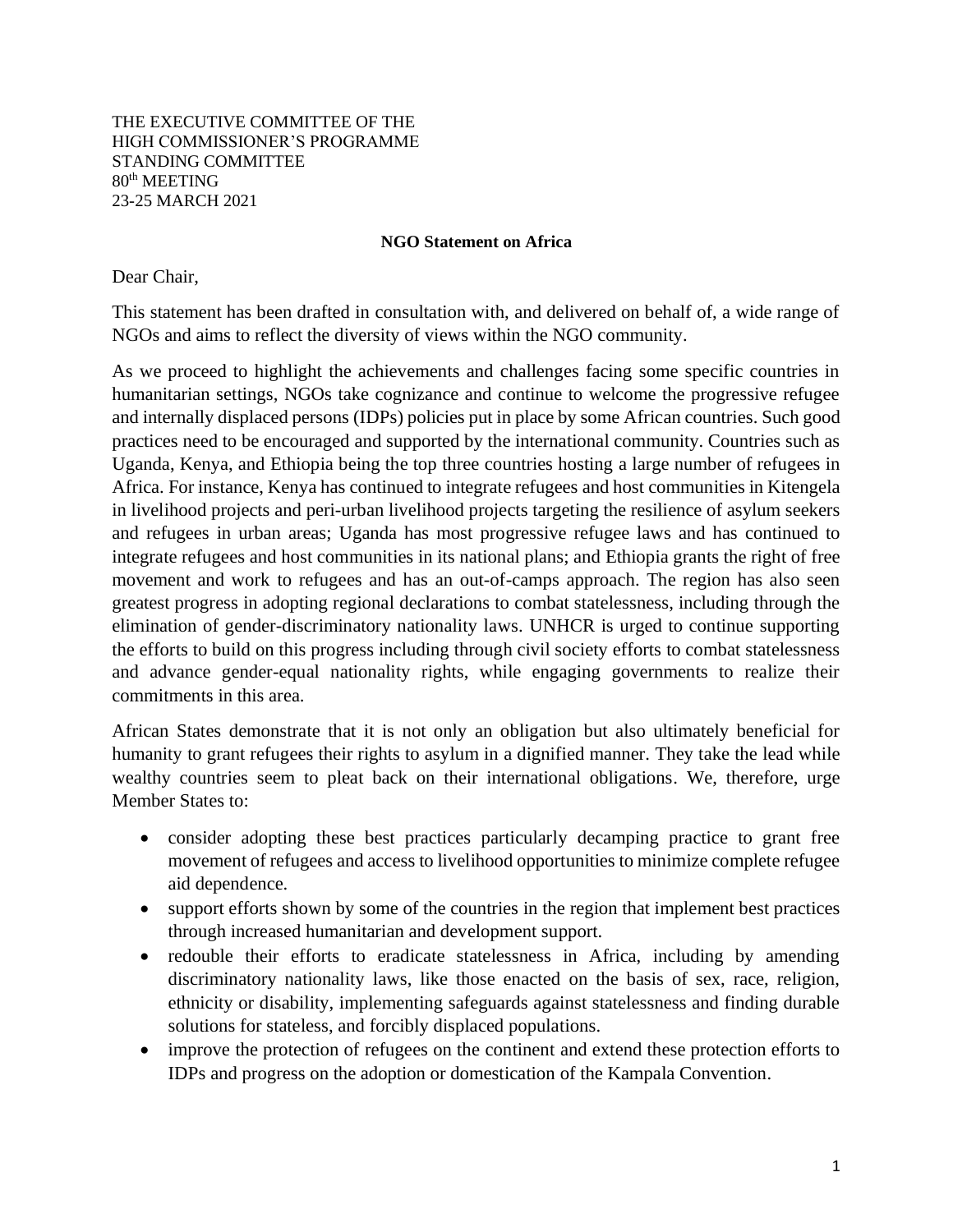• ensure that laws and policies prevent the double marginalization and exclusion of girls, and prohibit all forms of violence and exploitation against girls in all contexts, especially in conflict situations.

# **COVID-19 PANDEMIC**

The emergence of the pandemic has further increased operation costs, not only in the African region but also globally. African countries had to ensure that prevention, preparedness, and timely response are in place in all locations. The pandemic has increased the protection expenses in form of acquisition of personal protective equipment for people of concern, UNHCR, and partner workers. We have witnessed skyrocketing costs in the health and WASH sectors. The outbreak has also negatively affected the academic development of children due to school closure, hence their protection.

A serious negative impact of the spread of COVID-19 on forcibly displaced populations is the increase in sexual and gender-based violence and exploitation, early forced marriages, and unwanted pregnancy, and lack of access to essential services, including psycho-social support and sexual and reproductive health services in the Africa region. Under the circumstances, women and girls became more vulnerable.

The NGO community is now concerned with the quantity of vaccines expected to be supplied to Sub-Saharan Africa and how the vaccine will be allocated in vaccine roll-out national plans equally to displaced persons and host communities, without discrimination. While the United Kingdom for example, is projecting to provide vaccines to 50% of its population, only 3% is projected for Africa. We, therefore, recommend:

- UNHCR and Member States should consider entering into serious engagement with the donor community to mobilize resources to support the availability of enough vaccines to their citizens. Their vaccination rollout should include IDPs and refugees.
- Regional blocks such as the East African Community, Economic Community of West Africa, South African Development Community, and Inter-Governmental Authority on Development (IGAD) under the auspice of the African Union (AU), should take the lead in negotiating the price for vaccine and ensure timely supply and distribution to African Member States.
- Allow NGOs, civil society, governments and communities access to information, scrutiny on COVAX deployment plans and activities.
- Ensure affordable and timely availability of vaccines for all, leaving no one behind or discriminated due to their status during the vaccine allocation and distribution on the continent. Displaced persons with special needs such as the elderly and sick people should be among the first set to be vaccinated.

# **East and Horn of Africa**

# **Somalia**

The issue of internal and cross-border displacement to and from Somalia shows no signs of stopping in the near future. With the war still going on, alongside natural disasters, the coronavirus pandemic, Somalia is not expected to make immediate progress in addressing poverty, civil unrest, inequality and healthcare. Subsequently, these factors are most likely to increase the push for more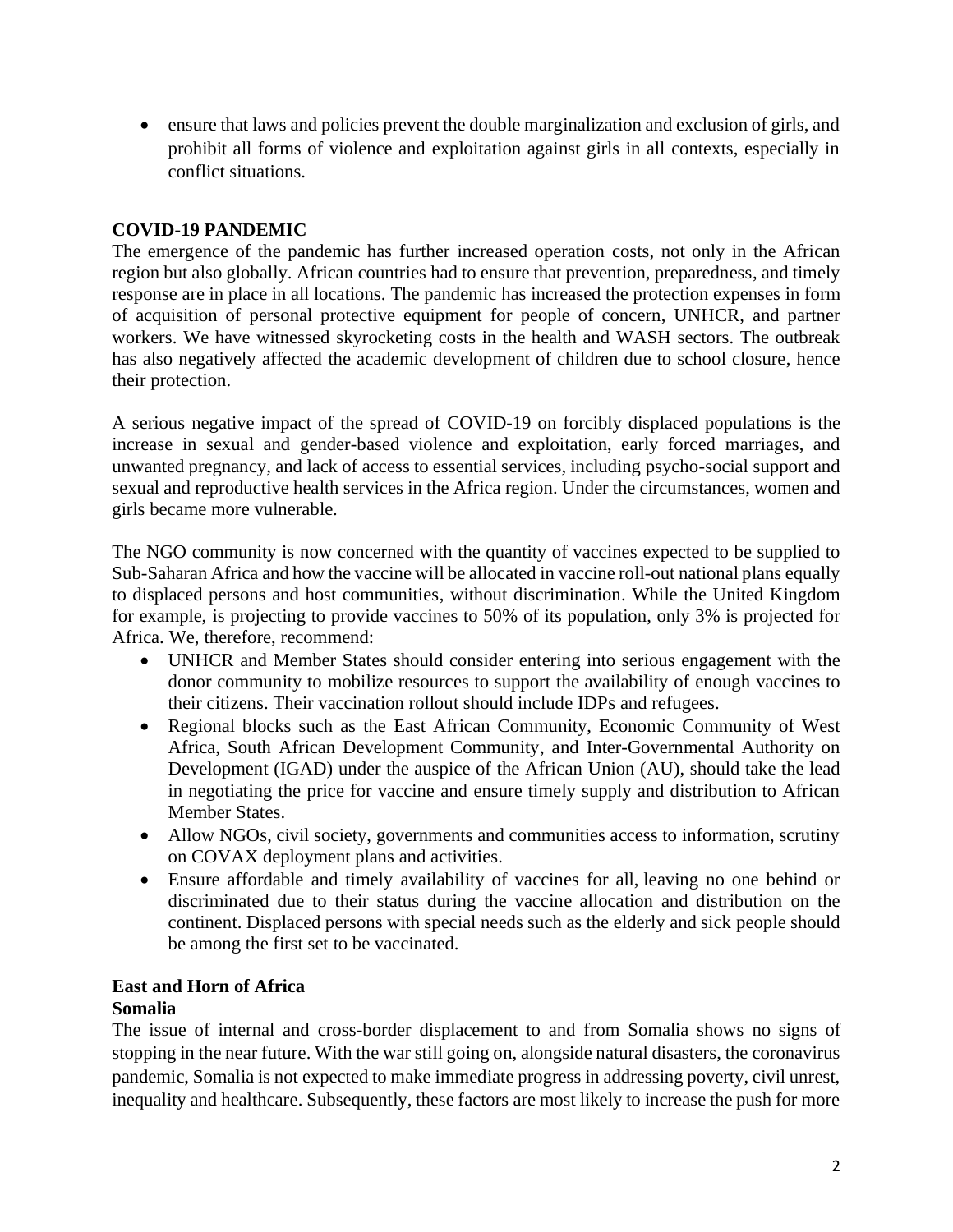Somali citizens out of Somalia. Displacement combined with gender discrimination in the nationality law increases the risk that children born to Somali women will be rendered stateless.

With the current number of 2.6 million IDPs in Somalia, there is a need for the international community and IGAD Member States to jointly continue to find the solution to stop the war in Somalia. Sadly, the Somali government shows less concern for improvement or willingness to solve the problems facing its country. NGOs, therefore, call upon:

- the UN, AU, IGAD, and Member States to continue supporting the little efforts of the Somali Government and the people to stabilize Somalia as well as implement the provision of the Djibouti Protocol.
- the donor community to continue supporting the Somalia government not only in the humanitarian area but also in development projects.

### **South Sudan**

The South Sudan refugee crisis remains the largest situation on the African continent. The protracted emergency persists with 2.2 million refugees hosted by neighboring States (Uganda, Ethiopia, Kenya, Sudan, the Democratic Republic of Congo, and the Central Africa Republic) and 1.8 million IDPs. Some parts of the country experience floods due to climate change and increased intercommunal violence, resulting from delayed formation of the local and state governments. South Sudan remains to be considered a security issue in the region. The country is also hosting more than 300,000 refugees from neighboring countries. The call for UNHCR, Member States and the international community is to:

- renew efforts to support within the country and the refugee-hosting countries through increased funding to meet lifesaving priorities and host communities' needs.
- influence the South Sudan's government to address the root causes of the conflict in the country.
- urge IGAD, AU and the UN to pressure the South Sudan government to implement the provisions in the peace agreement and ensure humanitarian assistance to all parts of the country is not interrupted by road blocks, security threats and attacks on humanitarian workers.
- ask UNHCR to continue seeking resettlement placements as one of the durable solutions and to continue supporting resilience and durable solutions within South Sudan, to create better conditions for the reintegration of IDPs and spontaneous refugee returnees.

#### **Ethiopia**

The ongoing conflict in Tigray is resulting in a steadily deteriorating humanitarian context defined by widespread displacement, food insecurity, protection concerns, and severe limitations on humanitarian access. Lack of access means for independent comprehensive assessment and monitoring of internal displacement is critical. In this context, a rough estimate of 2.3 million people in need of assistance has been projected. The fate of 20,000 Eritrean refugees unaccounted for after the camps in which they were housed were attacked and destroyed is a further concern. People fleeing war in the region should not be included in the border conflict with Sudan but be granted safe and orderly entry into the Sudanese territory where they can be settled. The call for UNHCR, Member States and the international community is to: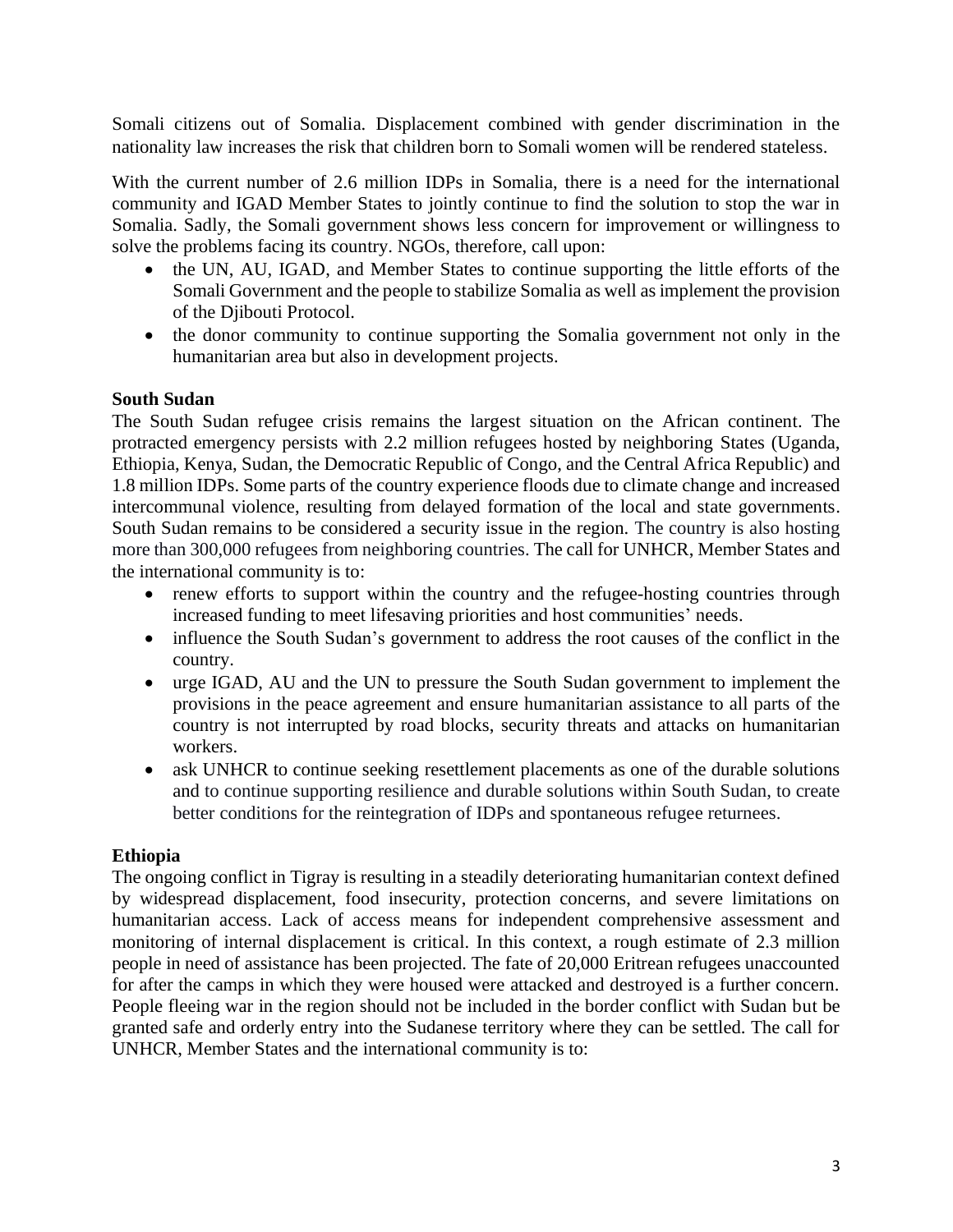- engage with the government of Ethiopia to achieve unrestricted and unconditional humanitarian access to all regions of Tigray. Including blanket approvals for aid supplies and personnel, as well as independent needs assessments and IDP monitoring.
- call for accountability from the government for the destruction of refugee camps, and the fate of the refugees who lived there.
- call for aid agencies to be granted permissions to access northern camps and assess damage to infrastructure and assets.

# **West and Central Africa**

# **Sahel Region**

The deteriorating humanitarian situation and large displacement in the Sahel region is considered a protection crisis. It is marked by spiraling violence at the border of Mali, Burkina and Niger, the presence of Non-State Armed Groups conducting attacks against armed forces, state officials and civilians, frequent human rights violations including on children<sup>1</sup>, and a significant restriction of access to basic services resulting in massive population displacements of more than 2 million IDPs, asylum seekers and refugees in the region.

The expansion of the conflict has led to a dramatic increase of protection needs, which require large-scale protection responses. UNHCR should continue supporting those responses in order to provide emergency, specialized and holistic care to survivors of violence (including but not limited to gender-based violence survivors); legally and physically protect survivors of violence and abuses; and build up community-based protection and prevention strategies. It should also engage with armed actors to push for the respect of International Humanitarian Laws and Human Rights through continued monitoring and reporting of protection incidents; advocate for effective and swift justice and safe and unhindered access to aid and essential services for all population in need.

NGOs call on UNHCR to politically support advocacy for the respect of the principle of "last resort" for the use of armed escorts, as defined within the humanitarian principles and in particular neutrality and independence. The use of military escorts and infrastructure must be limited by a very strict framework guidelines or standard of operations jointly established within UN-Civil-Military Coordination's national platform.

# **Nigeria**

In Northeast Nigeria, deadly attacks on civilians in and around major cities and roads are scarring a region that is relapsing back into a terrible humanitarian crisis. Northeast Nigeria enters 2021 with emergency levels of hunger, worsened access to livelihood and continued displacement caused by conflicts. While displaced populations consider returning home, conditions in areas of return remain highly unstable, undermining chances for durable solutions. It is paramount that the protection of civilians is re-prioritized, and that Nigerian returns process realigns with key protection safeguards. The mass abduction of school children which is growing should be brought to an end. This practice interrupts the concentration of children contributing to increased mental illness, poor school enrollment, and low retention in schools. The Nigerian government should strive to ensure children safety at schools in the North, especially in Zamfara and neighboring

<sup>1</sup> See: Save the Chilren report, *Stop the war on children, the West and Central Africa brief*, 2020:

[https://resourcecentre.savethechildren.net/node/16809/pdf/swoc\\_iii\\_wca\\_brief\\_final.pdf](https://resourcecentre.savethechildren.net/node/16809/pdf/swoc_iii_wca_brief_final.pdf) & the UN Security Council, Monthly Forecast, *Children and armed conflict*, September 2020: [https://www.securitycouncilreport.org/monthly](https://www.securitycouncilreport.org/monthly-forecast/2020-09/children-and-armed-conflict-4.php)[forecast/2020-09/children-and-armed-conflict-4.php](https://www.securitycouncilreport.org/monthly-forecast/2020-09/children-and-armed-conflict-4.php)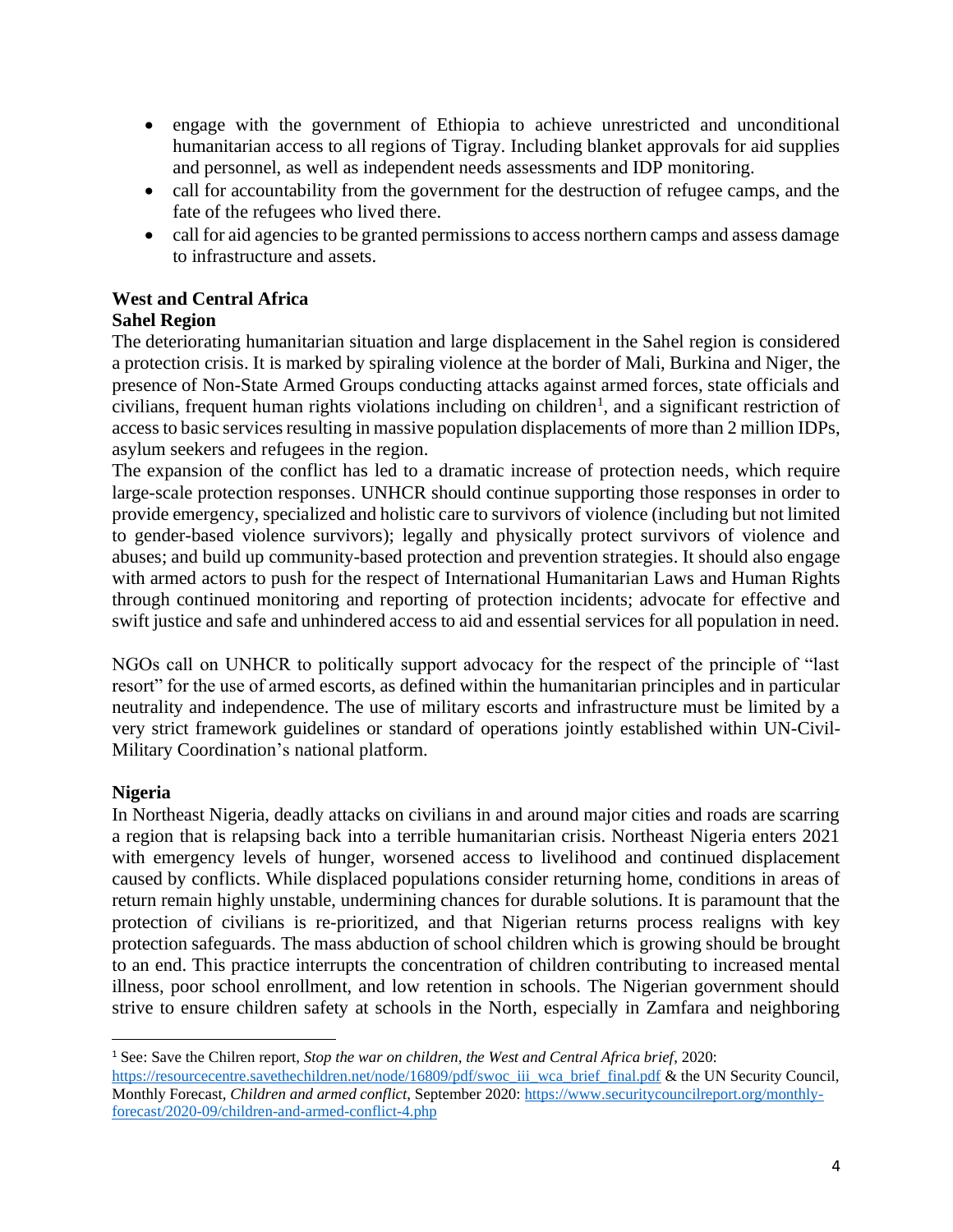states. Nigeria is among the 10 countries facing the worst food crises globally, particularly leading to adolescent girls being at risk of malnutrition, especially pregnant and lactating girls.

# **Lake Chad Basin**

In the Lake Chad basin region, insecurity is limiting or preventing humanitarian access to some vulnerable communities and population displacement is increasing, raising the number of IDPs to 2.8 million people in the region. Abductions and attacks on children and schools have been prominent, demonstrating deliberate and grave violations against children in situations of armed conflict, interlinked with other violations such as recruitment and sexual violence. Adolescent girls are facing challenges and barriers in accessing or continuing their education in the region.

NGOs call on the international community, the UN and Member States to:

- increase prevention measures to halt the wave of attacks against school children and ensure the right to education of all children is guaranteed.
- ensure the implementation, resourcing and promotion of gender-responsive education policies, including education in emergencies in the region to guarantee access to safe, quality and inclusive education to children, particularly adolescent girls who are impacted in a disproportionate way.

# **Central African Republic (CAR)**

The tension surrounding recent elections in the CAR led to a major surge in violence, leading the country into a spiraling crisis that has engulfed its population in a new humanitarian emergency. As a result, more than 200,000 Central Africans are currently displaced either within the country or beyond its borders. Even before the recent wave of violence, more than half of its 4.9 million citizens required humanitarian assistance. As fighting continues and the presence of armed groups interrupts the flow of goods into and throughout the small country, that number rises daily.

The movement of humanitarian staff and supplies, including food and medicine, is being drastically limited and protection violations against Central African citizens are rapidly increasing. NGOs call on the international community, the UN and Member States to:

- scale up the protection response through additional capacity and funding to address mounting protection needs and develop a national strategy to prevent six grave violations against children, while urging parties to end the conflict and abide by human rights law.
- immediately mobilize funding for the 2021 Humanitarian Response Plan for CAR and bolster financial support for efforts to address the needs of new arrivals in CAR and neighboring countries, especially Cameroon, Chad, and the Republic of the Congo.
- advocate for the safety and free movement of humanitarian staff especially national staff and supplies.

# **Southern Africa**

# **Democratic Republic of Congo**

The Democratic Republic of Congo (DRC) remains a complex and long-standing humanitarian crisis. In 2020, the countries in the Southern and Great Lakes regions in Africa were hosting 912,069 Congolese refugees and asylum seekers. The on-going armed conflicts across much of the eastern DRC, as well as inter-communal violence, continue to cause internal and cross-border